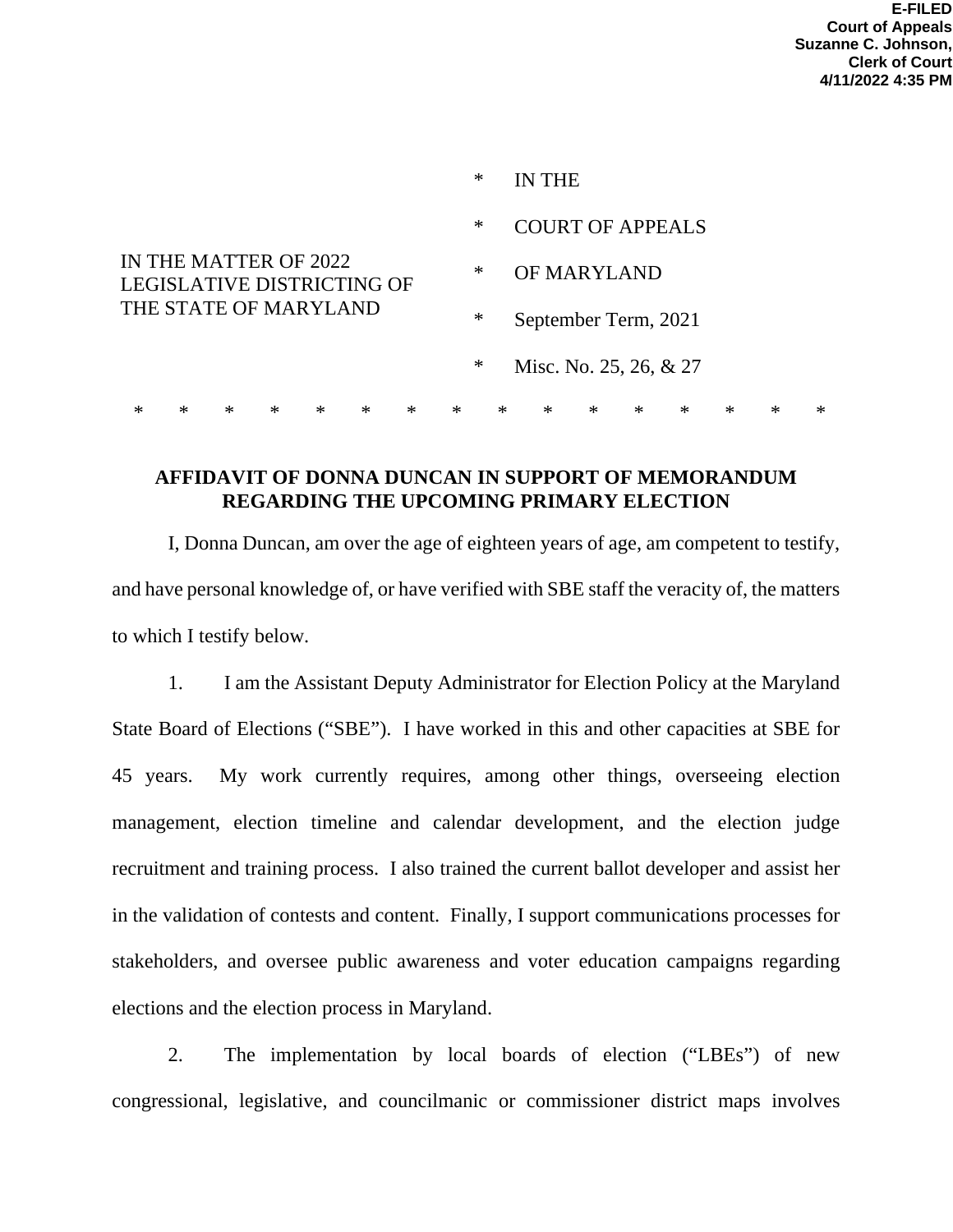several steps. LBE staff must make manual changes in the State's voter registration database ("MDVOTERS") to assign voters to new districts; determine where precincts are split by any of the new maps and, if necessary, establish new precincts to conform to new district boundaries; and conduct physical inspections of the new district and precinct boundaries to ensure that there are no inconsistencies between the enacted maps and the actual, physical layouts of the districts.

3. The implementation by LBEs of new congressional, legislative and local districting maps typically takes the LBEs several months to complete. This year's election cycle has proven especially challenging, because unlike in 2012 (the last post-redistricting election) this year's election involves congressional, legislative, and local contests, which requires all of those maps to be implemented before the election takes place. And unlike in 2002 (the last post-redistricting election that involved as many different election contests as are at issue in 2022), the primary was scheduled to take place in June as opposed to September. Redistricting on the timetable presented by this year's election calendar was going to be extremely challenging even in the absence of any legal challenges to the newly passed maps.

4. The reason for the difficulty is that it is only when the new districting maps are implemented that the next steps in preparing for the election can take place. Once LBEs finalize precincts, they must then establish polling places for these precincts. This involves ascertaining whether suitable public facilities are available in each precinct, and, where

2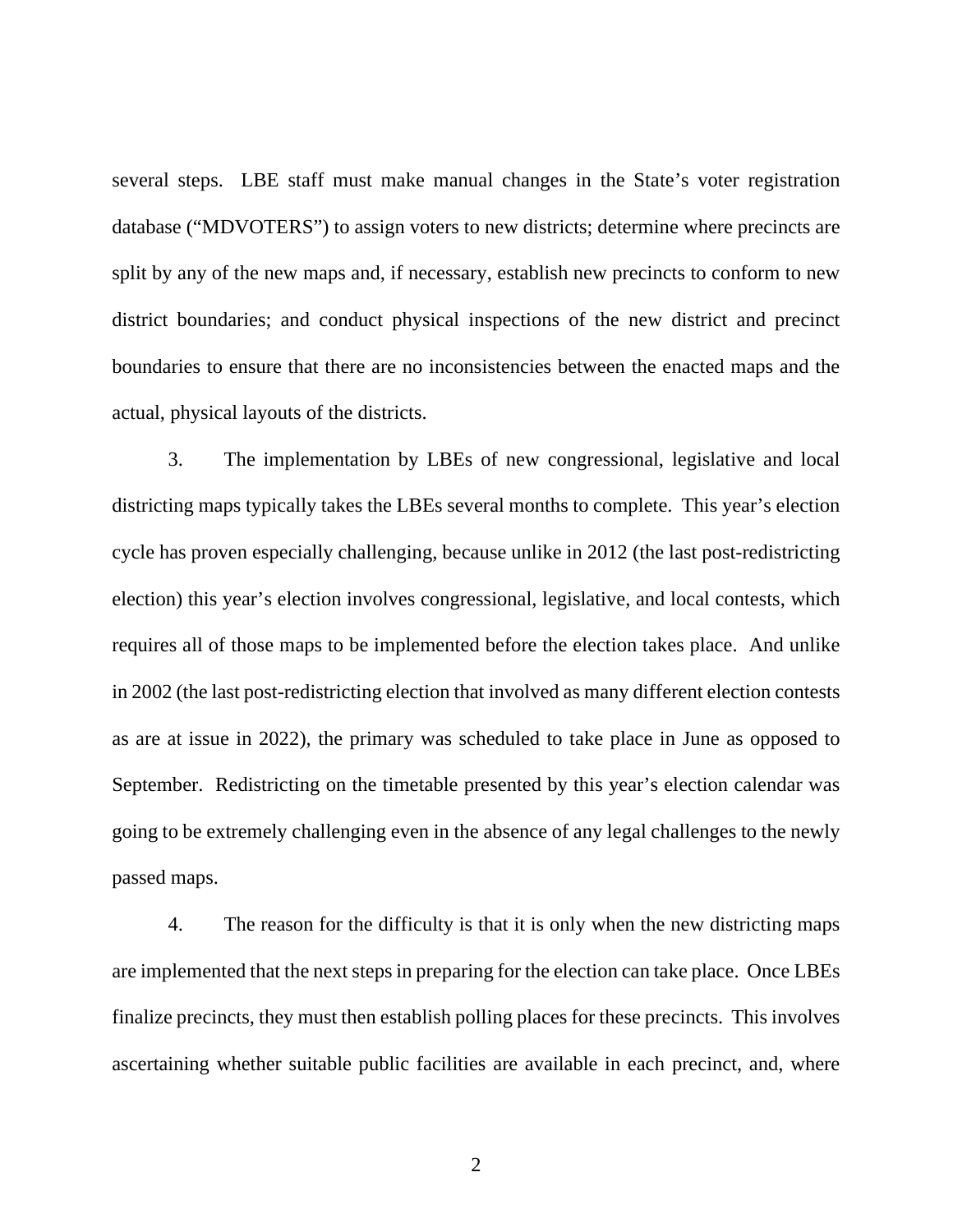that is not the case, negotiating with the owners of private facilities to make their facilities available for this purpose. Then, once polling places are determined, LBEs can identify how many election judges will be needed to staff those facilities, can plan for the allocation of voting equipment and other supplies to the different polling places, and can coordinate plans for the delivery of this equipment and supplies with SBE's transportation contractor. While these steps can take place concurrently with the ballot production timeline (described below), unforeseen challenges that delay the resolution of these issues could independently jeopardize the smooth execution of the election.

5. Also, ballot production can only begin once the new districts are implemented in MDVOTERS. After the new districts are implemented in MDVOTERS, SBE staff imports the new districts into its Agency Election Management System software ("AEMS"), and LBEs are given the opportunity to review the candidate listings and districts in AEMS to check for errors. Ballot production can then begin. In this election there will be more than 5,000 different ballot styles – one Republican ballot and one Democratic ballot for each of the approximately 1,500 to 2,000 precincts that will be in use, as well as non-partisan ballots for a substantial portion of those precincts. (Not every precinct will have non-partisan contests; in those precincts only the two partisan primary ballots will be necessary.) Also, each ballot style must be created in several different formats: the standard paper ballot, the accessible Ballot Marking Device ballot, the webdelivered ballot, and the audio ballot (in both Spanish and English in Montgomery County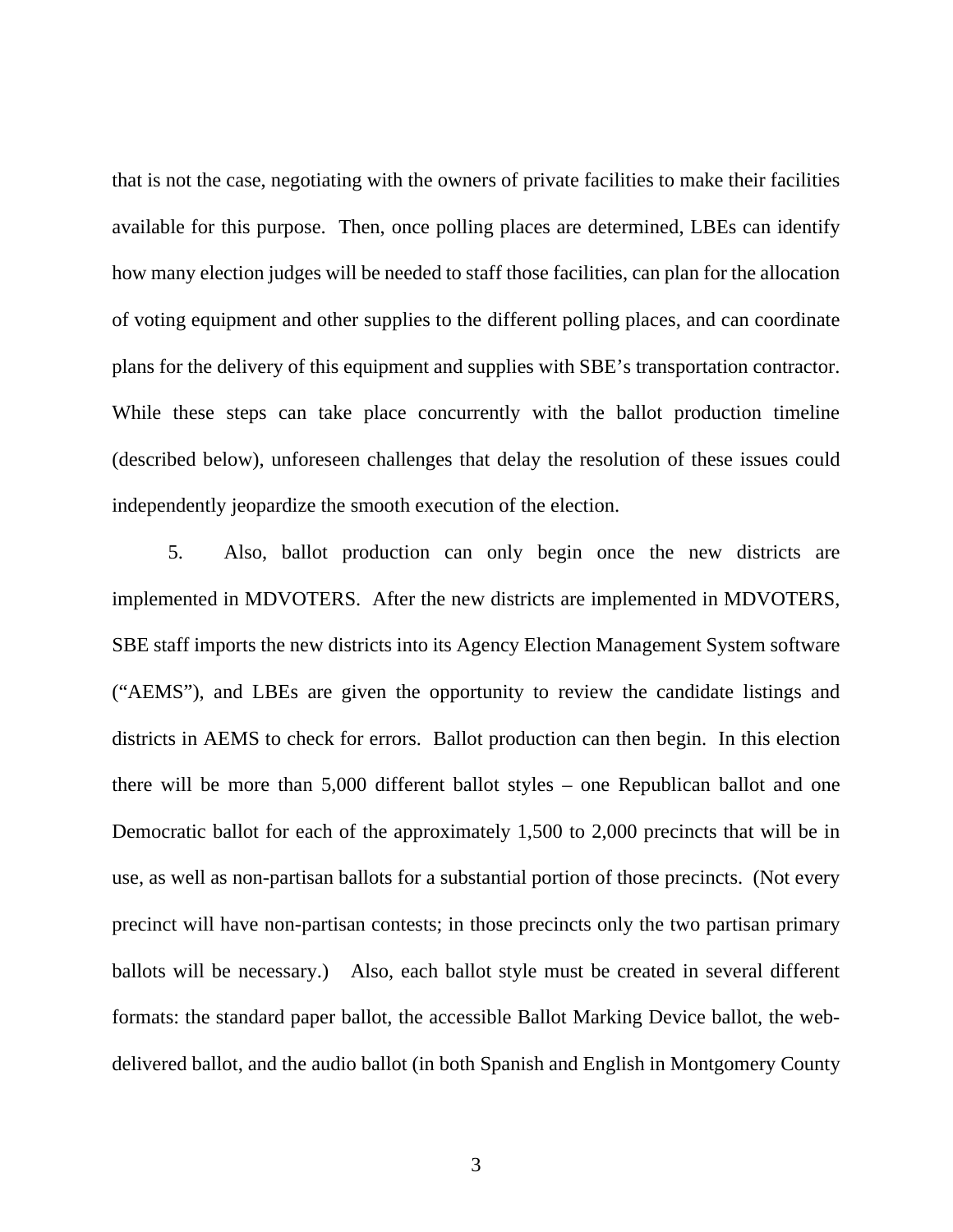and Prince George's County). Each of these ballots, in each of the different formats, must then be proofed by the LBEs so that any errors can be caught and corrected. Once the proofing process is complete as to the paper ballot, SBE can certify the paper ballot and present it for public display, as required by statute. SBE staff and LBEs will continue to complete and proof the accessible and audio ballots following certification. Under normal circumstances, the ballot production process takes approximately three to four weeks total.

6. Once ballots are certified and posted for public display, SBE staff, with the assistance of the LBEs, continue the ballot production process by completing and proofing the accessible ballots and the audio ballots. Typically, the process to finalize all ballot material after the ballots are publicly displayed is about eight days. SBE staff then deliver PDFs to the printing contractor and absentee ballot mailing contractor (typically three weeks before the initial mailing), and send ballot style and content data to the web-delivery programmer for testing and finalization of the web-delivery system (typically two weeks before the initial mailing). SBE must complete all of these steps in time for ballots to be printed and mailed (or delivered over the Internet) to overseas and military voters who have requested absentee ballots no later than 45 days before the election, as required by the federal MOVE Act. *See* 52 U.S.C. § 20302(a)(8)(A).

7. Under the current election schedule established by the Court, ballots must be sent to overseas and military voters no later than June 4, 2022 under the MOVE Act (45 days before the Court-ordered July 19, 2022 election). Under the production schedules

4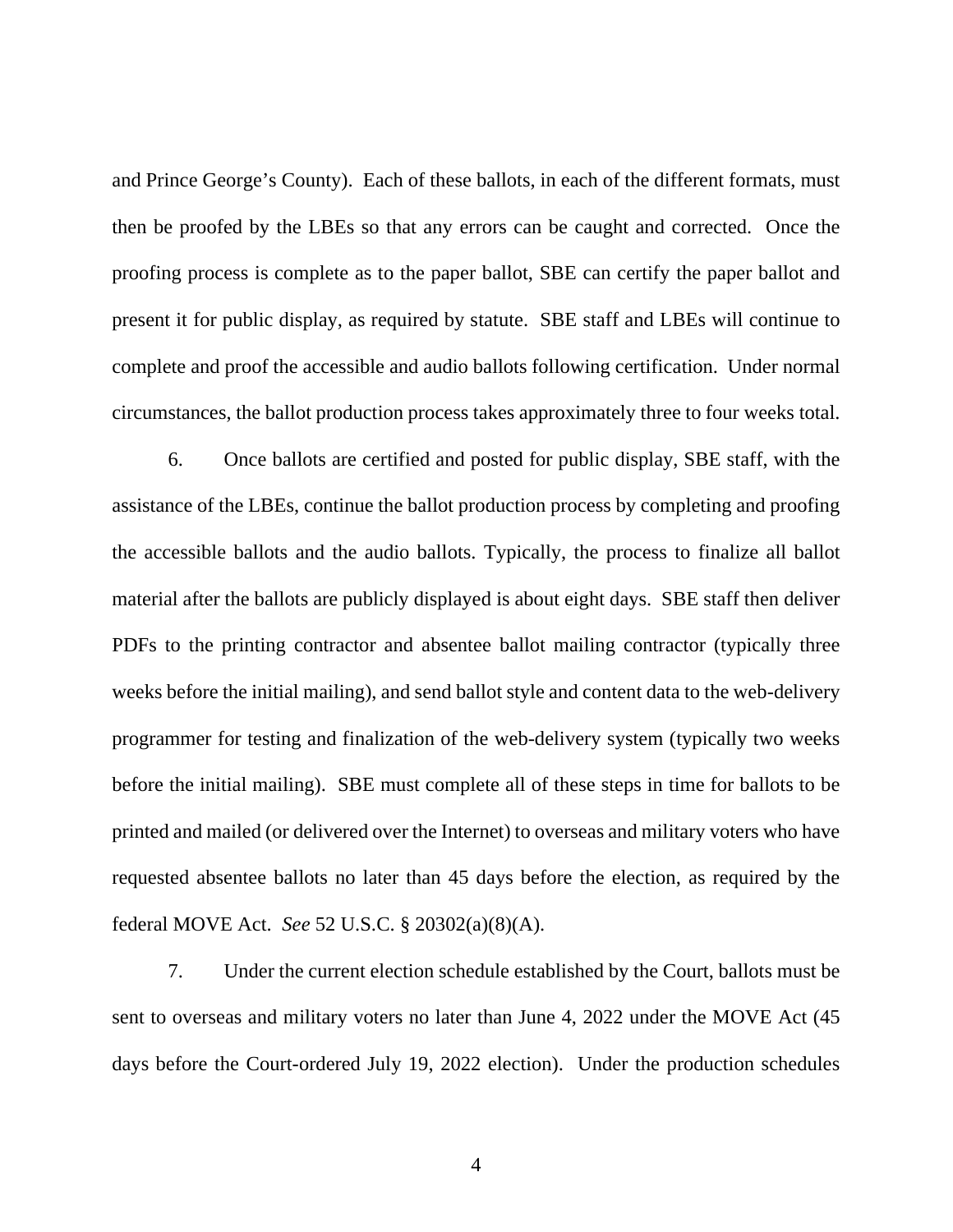described above, this would require the paper ballots to be certified by approximately mid-May, 2022. This allows for a sufficient turnaround between delivery of the ballot proof to the absentee ballot mailing contractor and the initial mailing of ballots on June 4, 2022. Ballot certification in mid-May would in turn require the final congressional, legislative and local districting maps to be implemented in MDVOTERS in the latter part of April, 2022, giving approximately 3-4 weeks for the bulk of the ballot production described above to take place before ballots are certified.

8. In anticipation of the short time period between the resolution of the various challenges to the current State Legislative Districting Plan (the "Plan") and the impending MOVE Act deadline, LBEs have taken steps to implement the Plan without finalizing any of the information in MDVOTERS.<sup>[1](#page-4-0)</sup> LBEs have also begun to implement the newly enacted Congressional Districting Plan as well as the various local districting plans that have been promulgated in recent months. Based on this information, we have determined that SBE and the LBEs will be able to administer the 2022 Primary Election on July 19, 2022 in the event that this Court follows the recommendation of Special Magistrate Judge Wilner and upholds the Plan.

<span id="page-4-0"></span><sup>&</sup>lt;sup>1</sup> Had the LBEs implemented the Plan in MDVOTERS prior to the resolution of these proceedings, and were this Court to then order the development of a new legislative plan, the LBEs would have had to *reverse* the steps taken to implement the old Plan, and then affirmatively implement the new plan in MDVOTERS, effectively doubling the implementation time for this step.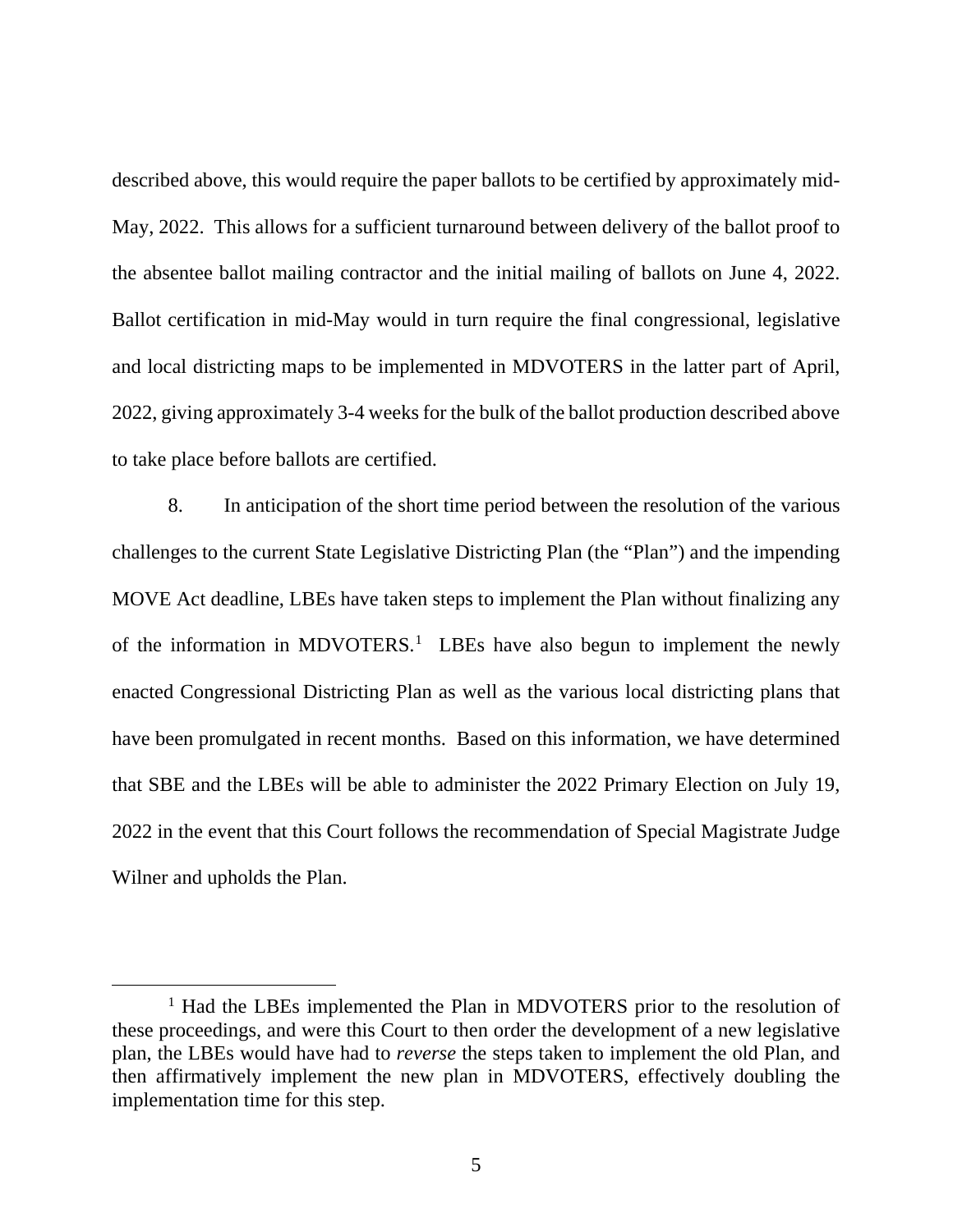9. However, should this Court depart from the Special Magistrate's recommendations and hold the Plan to be unconstitutional, it is unlikely that SBE and the LBEs would be able to administer the election on July 19, 2022. This is because, depending on the scope of the changes ordered by the Court to the enacted Plan, some (potentially substantial) portion of the work already done by the LBEs would need to be redone, thereby extending the timeline by which the new legislative plan is likely to be implemented. Also, even before that work needs to be redone, it is not clear to SBE how long it would take for a new plan to be developed. The timeline for the development of a new plan and the additional work needed to be done to implement that new plan (which will depend on the degree to which the new plan differs from the enacted Plan) will obviously impact the identification of an appropriate alternative date for the 2022 Primary Election, but will do so in ways that are difficult to estimate based on current information.

10. At this time, SBE staff estimates that the latest possible date for the primary election to take place, before the election begins to encroach on the calendar for the 2022 General Election on November 8, 2022, would be Tuesday, August 16, 2022. The MOVE Act deadline for the mailing of ballots to military and overseas voters in advance of the November 8, 2022 general election is September 24, 2022. Sufficient time will be needed after the primary election for, among other things, the canvassing of ballots and certification of results (and potential recounts that arise), as well as the production and